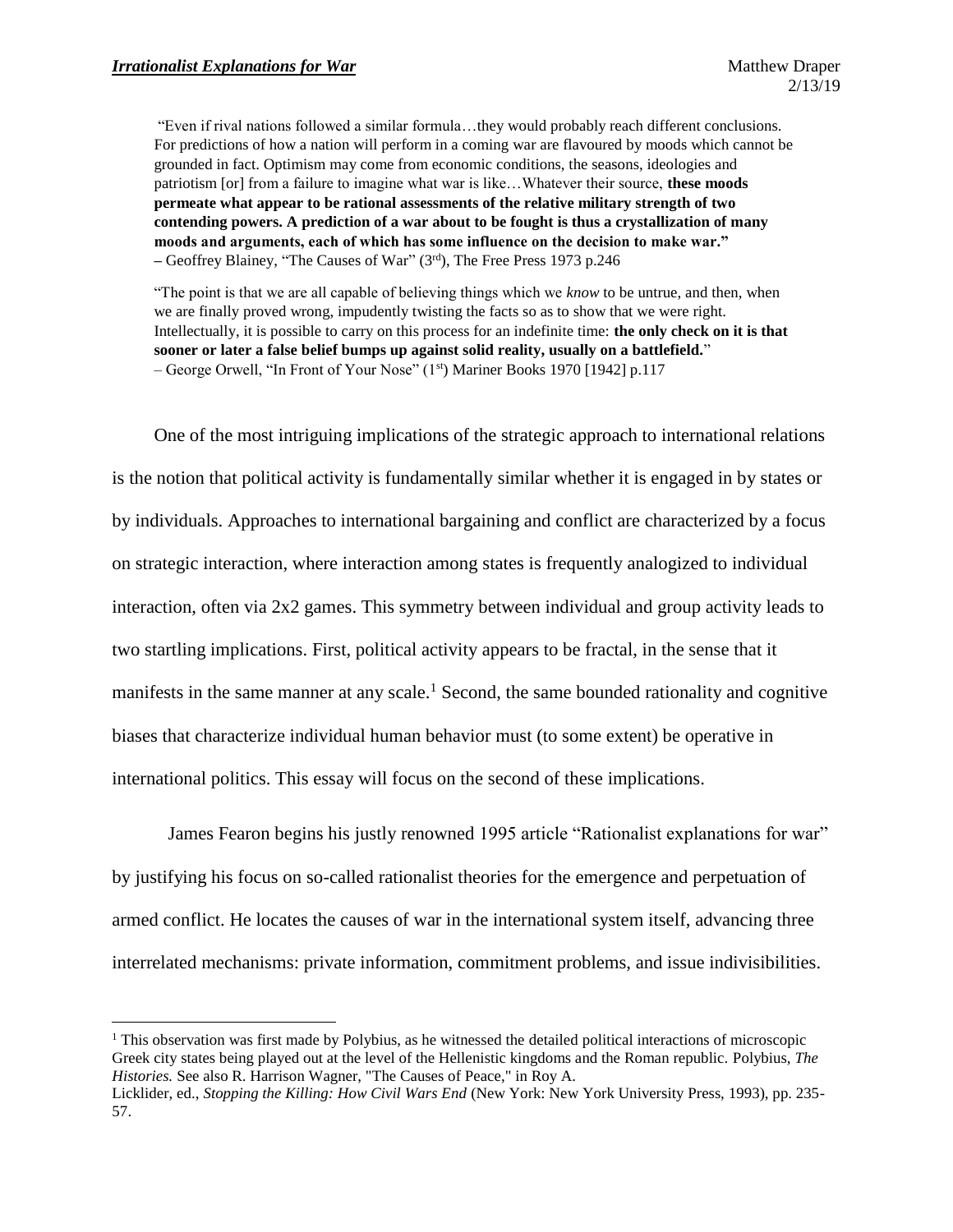With emphasis on the first two mechanisms, Fearon goes on to distinguish between *ex ante* and *ex post* efficiency, arguing that war is always inefficient *ex post*, and that this inefficiency guarantees the existence of bargained solutions that risk-neutral or risk-averse states should prefer to war (Fearon 1995 p.388). However, such bargains may not be achievable for two reasons. First, states may have private information concerning their capabilities and resolve, coupled with incentives to misrepresent such information. Second, in an anarchic environment states face commitment problems because agreements are not binding and because states may have unilateral incentives to defect from bargains.

Fearon's treatment of uncertainty is interesting. While acknowledging that international politics is permeated by uncertainty, he nevertheless asserts that actors will be able to assess the expected value of action in the face of stochastic processes (Fearon 1995, p.337-8). He fails to distinguish between two different types of uncertainty. We may know that a process is stochastic with a fixed probability, in which case we can indeed take an expected value. But we may also suspect that a process is stochastic and have little or no data on the probability of seeing particular outcomes. Fearon defines risk-aversion as follows: "states prefer a fifty-fifty split…to a fifty-fifty chance of nothing at all" (Fearon 1995 p.388). One might call this "certain uncertainty." What are states to do when faced with an even split or an indeterminate or uncertain chance of nothing at all? To avoid confusion (at the risk of proliferating jargon), I will call such uncertainty "uncertain uncertainty."

In his subsequent discussion, Fearon asserts that disagreements about relative power or uncertainty about a potential opponent's willingness to fight stem from leaders' strategic incentive to misrepresent their private information concerning capabilities and resolve (Fearon 1995 p.395, 400). He argues that this incentive prevents states from uncovering mutually

2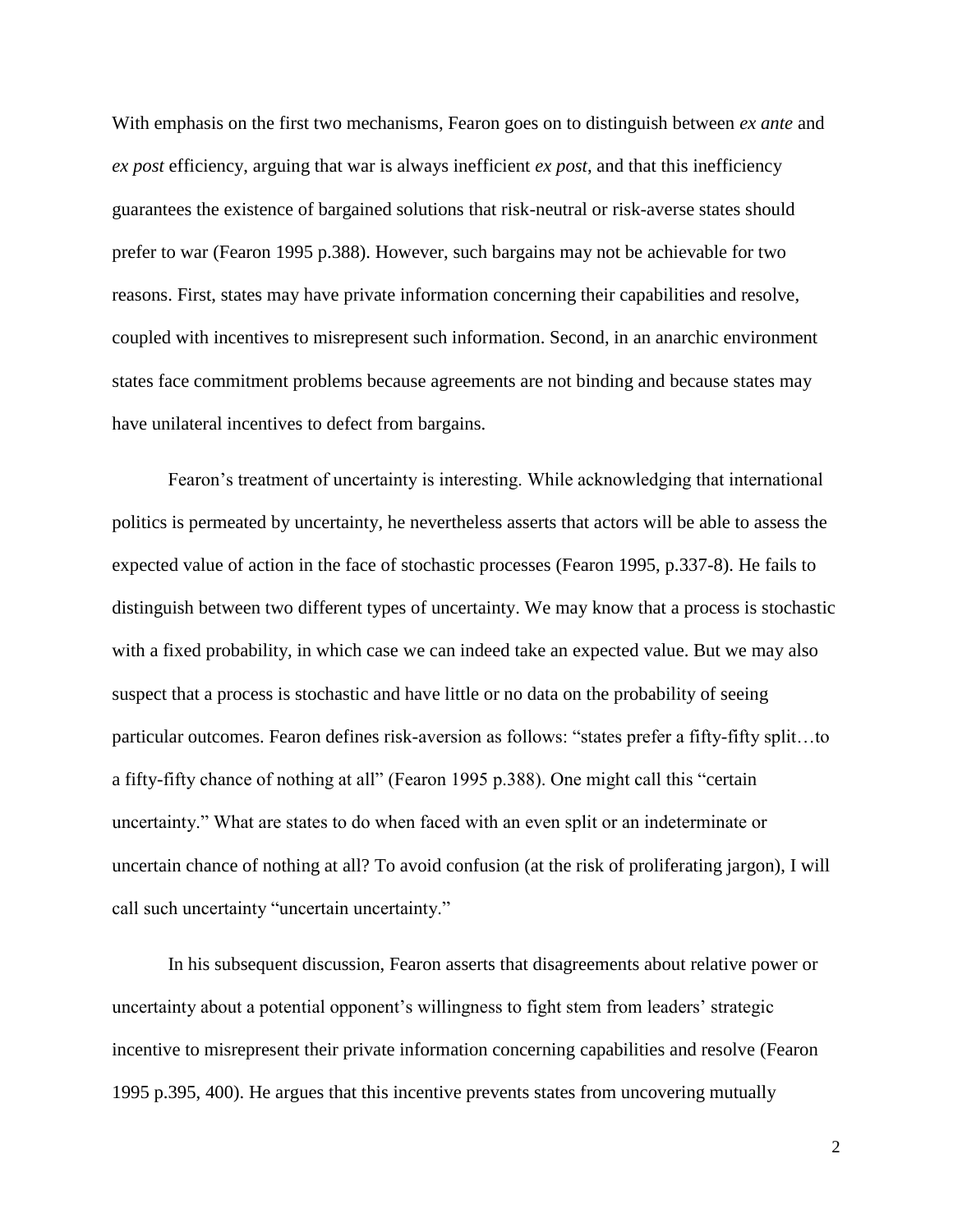agreeable diplomatic resolutions to potential conflict, and that the only way to "surmount this barrier to communication" is to take actions that make (inefficient) war more likely. Diplomatic discussion is susceptible to manipulation because of the incentive to misrepresent, so war may emerge as the only credible mechanism for revealing private information, recalling Orwell's conjecture. This phenomenon appears to limit the explanatory power of rationalist explanation.

In "The Strategic Setting of Choices," James Morrow discusses three interrelated strategic problems common in international politics: signaling, commitment and bargaining. He argues that "[i]n crises…the state with the greater ability to generate audience costs, not the state with the greatest resolve, has the advantage" (Morrow 1999 p.102). The status quo, on Morrow's terms, incorporates the distribution of capabilities. This is because "[w]hen a state has an observable advantage before the crisis, a crisis only occurs if the other state has unobservable advantages to compensate" (Morrow 1999 p.111). States therefore "select themselves into crises based on the observable components of their opponents' resolve" (Morrow p.112).

As Morrow points out, only the *separation* of types gives us new information. Pooling equilibria do not reveal private information, and are thus no use in distinguishing among types. For this reason, he argues that modeling states as unitary actors is inappropriate. Domestic institutions are an important source of the costs that make signals credible, allowing states to make credible commitments. As he puts it, "[i]t is time to unpack the unitary actor." He recommends studying the relationship between leaders and constituents via two-level games and principal-agent models (Morrow 1999 p.113).

It is inappropriate to criticize models on the basis of their omissions unless the omitted variables are crucial to understanding the phenomenon being explained (Trochim and Donnelly, 2003). However, Morrow convincingly argues that domestic constituencies are crucial elements

3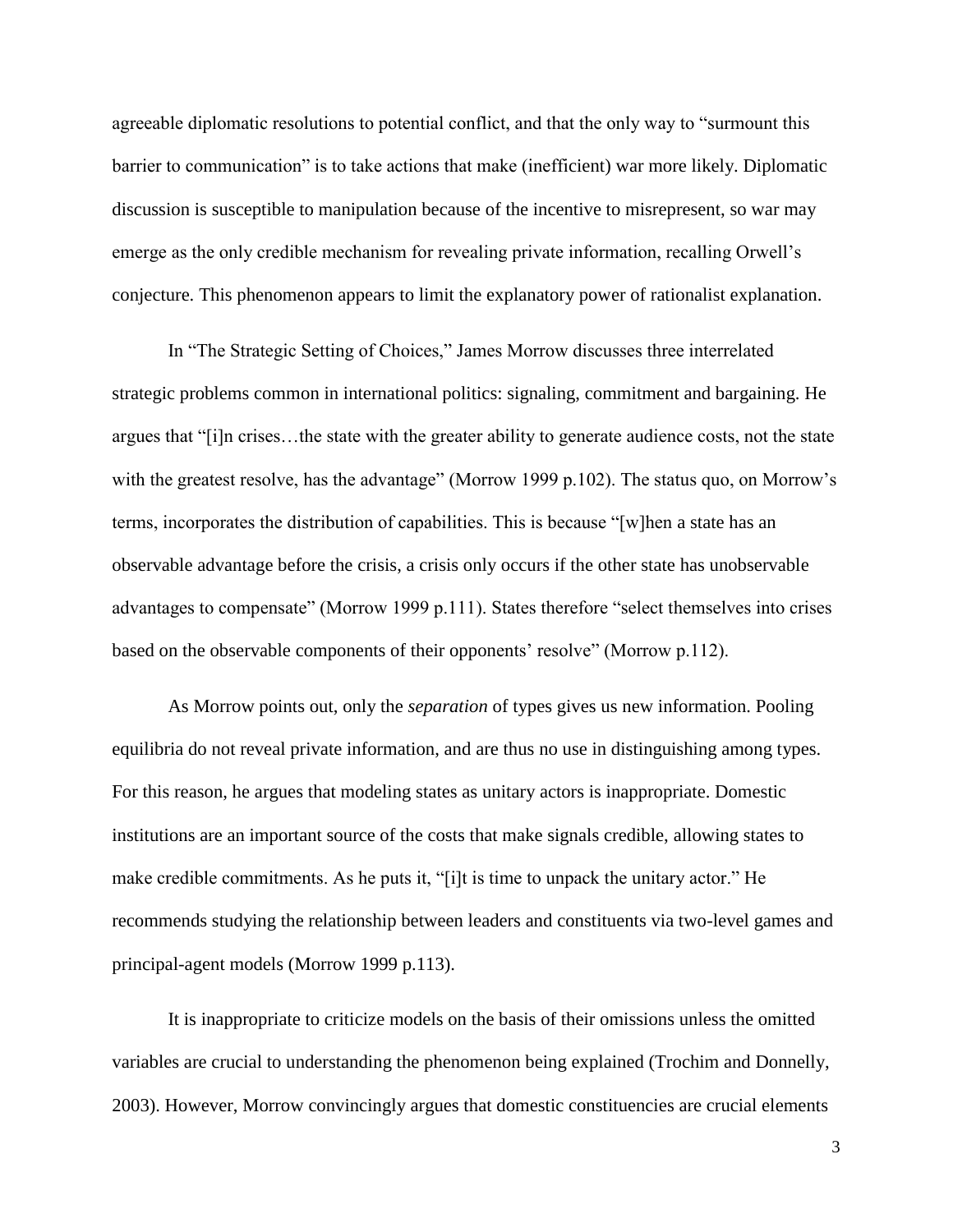of a proper model of international politics. An important implication is that the bounded rationality (and sporadic irrationality) so characteristic of domestic politics shape international political outcomes, even without resort to the all-too-human characteristics of any particular head of government. This further limits the scope of rationalist explanations.

The analysis thus far receives support from Erik Gartzke, who argues that war "is typically the consequence of variables that are unobservable *ex ante*" and that "the advent of war is itself stochastic" (Gartzke 1999 pp.567-8). He points out that since all wars end, the commitment problem can clearly be resolved, so Fearon's approach cannot say why the states fail to resolve the commitment problem *ex ante*. The full-information model ought to be able to produce *ex ante* resolutions. Gartzke draws the conclusion that uncertainty and incentives to misrepresent (bluff) are the only plausible rationalist explanation for war (Gartzke 1999 p.573).

However, Gartzke goes on to undermine rationalist explanations more generally. He reasons that uncertainty and incentives to bluff preclude rationalist identification of causal mechanisms, concluding that such mechanisms are fundamentally stochastic. Core to this reasoning is the argument that as long as rationalist explanations of war require the actors themselves to be uncertain, then the information available to those actors cannot account for war. This exposes Fearon to his own criticism of indeterminacy because he treats uncertainty as simply another factor that might determine the occurrence of war. However, uncertainty, particularly uncertain uncertainty, is not homologous with other factors, but rather indicates our inability to precisely specify the relevant factors. This leads Gartzke to his conclusion – "…a rigorous rationalist explanation for war is one that is also most typically indeterminate" (Gartzke 1999 p.578).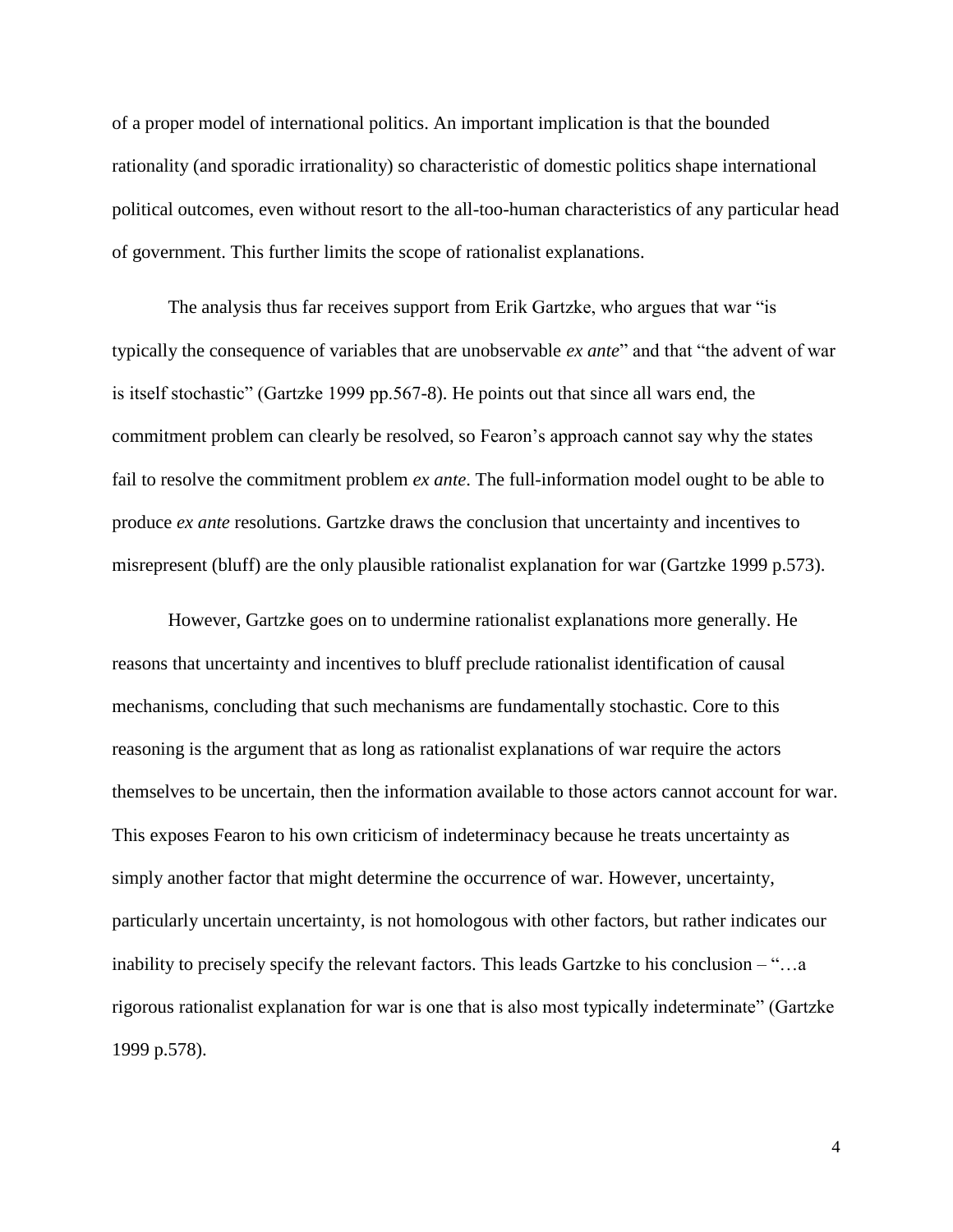Following Eugene Fama (1965), Gartzke asserts that political "markets" are efficient aggregators of information, "pricing in" rational expectations of current and future state power. On this basis, he argues that the international-political "market" quickly prices in information by incorporating it into states' decisions about whether or not to choose war. If the mechanism were not stochastic, states would identify the non-stochastic components and use them in their bargaining with one another. This process will eliminate non-stochastic factors from consideration, yielding Gartzke's title – war genuinely seems to be in the error term.

Fearon would surely not deny that irrationality plays a large role in international politics, but he would argue that, as with individual behavior, the relevant aspects to model are in some sense rational. If behavior contains a rational and an irrational component, the best we can do is model the rational component and hope that its explanatory power will justify the effort. Surely humans (and states) are *generally* rational?<sup>2</sup> This venerable line of reasoning has come under increased scrutiny in behavioral economics. While it may be true that human behavior in the aggregate approximates rationality, this effect only emerges in large samples. Individual behavior is deeply stochastic and idiosyncratic. Aggregations of individual behavior (such as financial markets) are efficient and rational in the long run, but short-run behavior is literally unpredictable. As Gartzke puts it, "[t]he predictable component of international interaction is subsumed by the expectations states have of one another" (Gartzke 1999 p.577).

 $\overline{\phantom{a}}$ 

<sup>2</sup> The intuition that states simply *must* be more rational than individuals is hard to shake. Even Gartzke genuflects in this direction: "…imposing the rationality assumption(s) on poker players is itself risky, but it may be less unrealistic to think of leaders or states in this way" (Gartzke 1999 p. 576).